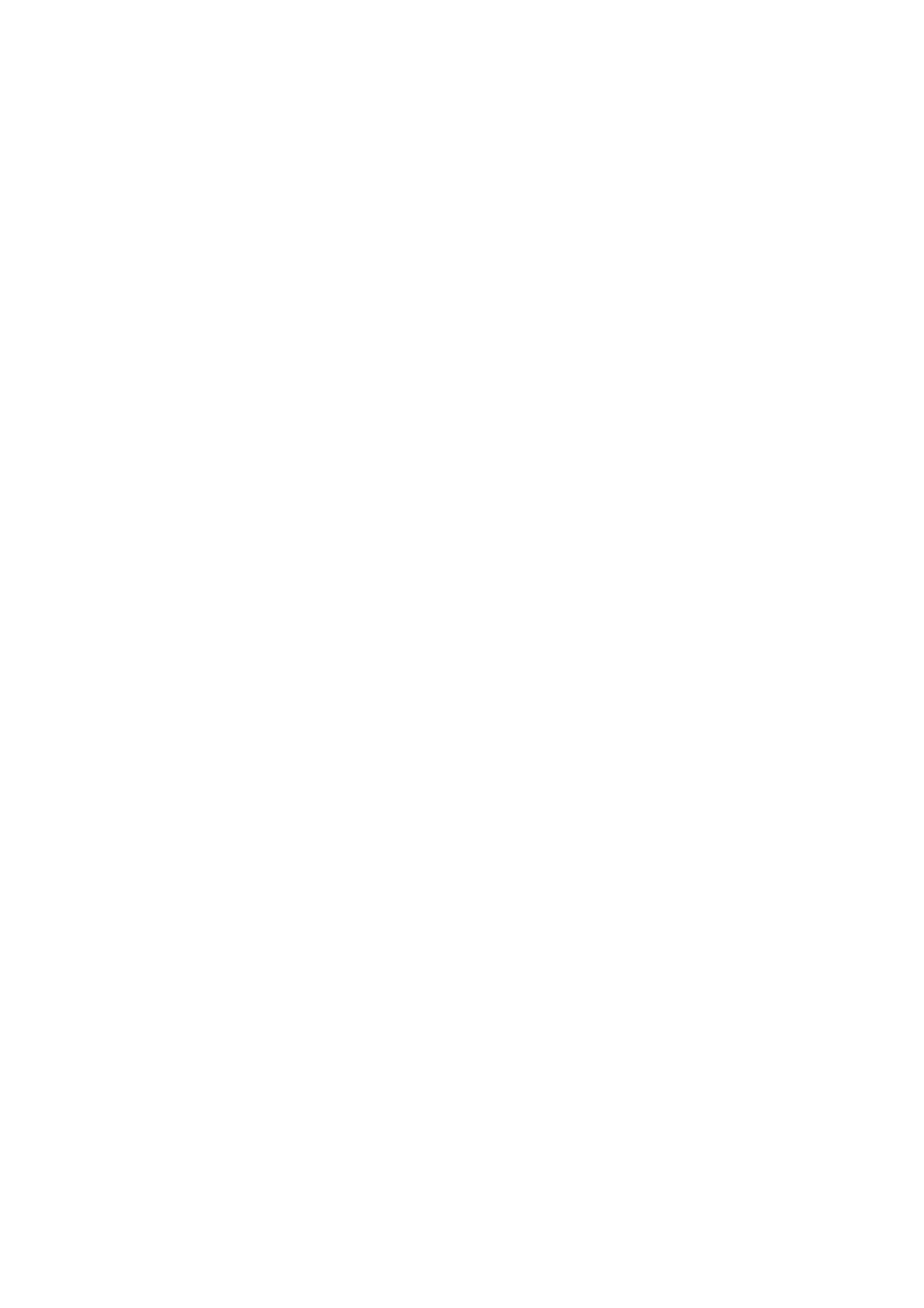| <b>Client Name:</b>                                                                       | John D. Wood & Co.                                                                                                       |  |  |  |  |
|-------------------------------------------------------------------------------------------|--------------------------------------------------------------------------------------------------------------------------|--|--|--|--|
| <b>Client Ref No:</b>                                                                     |                                                                                                                          |  |  |  |  |
| <b>Document Title:</b>                                                                    | Excavation of a New Water Pipe Trench within the<br>Romano-Celtic Temple Scheduled Monument at<br>Woodeaton, Oxfordshire |  |  |  |  |
| <b>Document Type:</b>                                                                     | <b>Watching Brief</b>                                                                                                    |  |  |  |  |
| <b>Issue Number:</b>                                                                      | $\mathbf{1}$                                                                                                             |  |  |  |  |
| National Grid Reference: Centred at SP 5354 1263<br>Planning Reference:                   |                                                                                                                          |  |  |  |  |
| OA Job Number<br>Site Code:<br>Invoice Code:<br>Receiving Museum:<br>Museum Accession No: | 4659<br>WOODLA 10<br><b>WOODLAWB</b><br><b>Oxfordshire County Museums Service</b><br>tbc                                 |  |  |  |  |
| Prepared by:<br>Position:<br>Date:                                                        | Mike Sims<br>Project Supervisor<br>25th February 2010                                                                    |  |  |  |  |
| Checked by:<br>Position:<br>Date:                                                         | <b>Steve Lawrence</b><br>Senior Project Manager<br>17th March 2010                                                       |  |  |  |  |
| Approved by:<br>Position:<br>Date:                                                        | <b>Steve Lawrence</b><br>Signed<br>Senior Project Manager<br>18th March 2010                                             |  |  |  |  |
| Document File Location                                                                    | Projects on Server 1\Smallworks\Oxfordshire<br>OX\Cherwell CH\11596 Woodeaton\03_WB_report\                              |  |  |  |  |
| Graphics File Location                                                                    | Servergo:/oaupubs 1_R to Z<br>*WOODLA10*WOODLAWB* Woodeaton,<br>Oxfordshire*GS*26.02.10                                  |  |  |  |  |
| Illustrated by                                                                            | Georgina Slater                                                                                                          |  |  |  |  |

#### *Disclaimer:*

*This document has been prepared for the titled project or named part thereof and should not be relied upon or used for any other project without an independent check being carried out as to its suitability and prior written authority of Oxford Archaeology being obtained. Oxford Archaeology accepts no responsibility or liability for the consequences of this document being used for a purpose other than the purposes for which it was commissioned. Any person/party using or relying on the document for such other purposes agrees, and will by such use or reliance be taken to confirm their agreement to indemnify Oxford Archaeology for all loss or damage resulting therefrom. Oxford Archaeology accepts no responsibility or liability for this document to any party other than the person/party by whom it was commissioned.*

#### **Oxford Archaeology © Oxford Archaeological Unit Ltd 2010** Janus House Osney Mead Oxford OX2 0ES<br>t: (0044) 01865 263800 f: (0044) 01865 793496 w: www.oxfordarch.co.uk

e: info@oxfordarch.co.uk

Oxford Archaeological Unit Limited is a Registered Charity No: 285627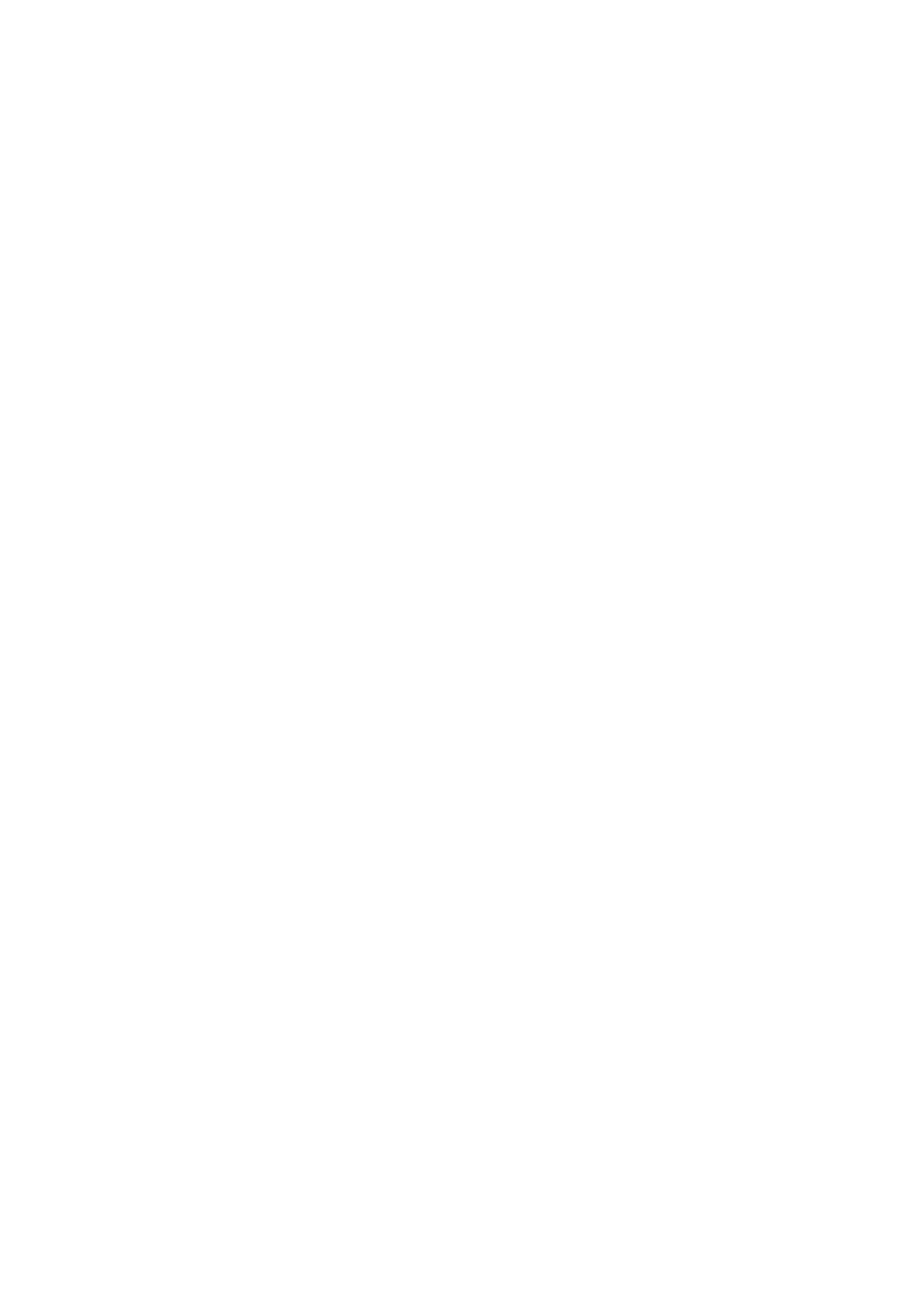## **Excavation of a New Water Pipe Trench within the Romano-Celtic Temple Scheduled Monument at Woodeaton, Oxfordshire**

## *ARCHAEOLOGICAL WATCHING BRIEF REPORT*

## **CONTENTS**

| $\mathbf{1}$ |  |
|--------------|--|
|              |  |
|              |  |
|              |  |
| $2^{\circ}$  |  |
|              |  |
|              |  |
| 3            |  |
|              |  |
|              |  |
|              |  |
|              |  |
|              |  |
|              |  |

## **LIST OF FIGURES**

Fig. 1 Site location Fig. 2 Site plan

Fig. 3 Sections

Front cover: Trench digger in operation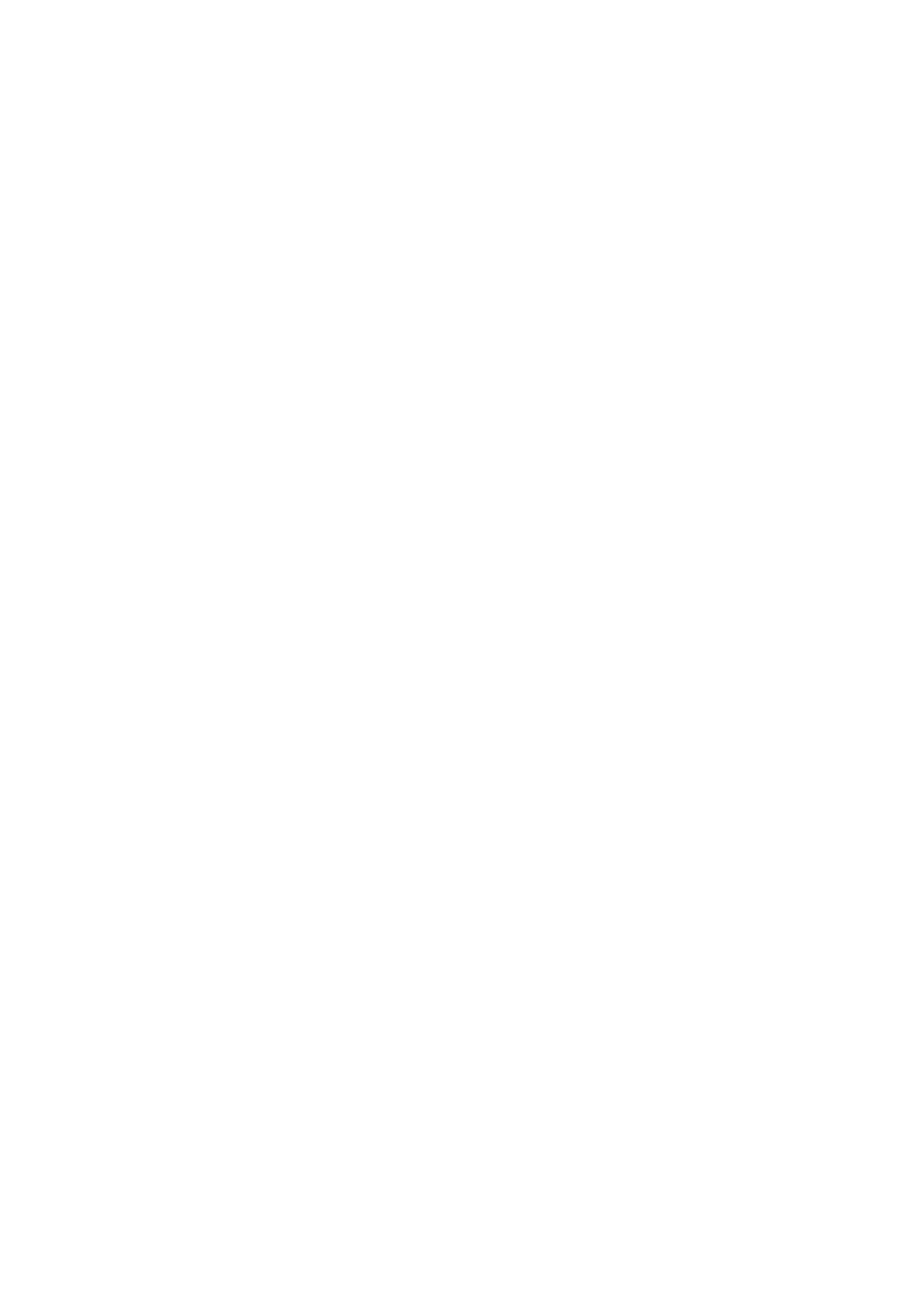#### **SUMMARY**

*On the 24th February 2010, Oxford Archaeology South undertook a watching brief within the boundary of the Romano-Celtic Temple Scheduled Monument to the north of the village of Woodeaton, Oxfordshire. Archaeological observation and recording was undertaken upon the excavation of a trench for a new water pipe to supply animal drinking troughs within the field. Ploughsoil and geological deposits were observed and no archaeological deposits were encountered or affected.*

#### 1 **INTRODUCTION**

#### 1.1 **Scope of work**

- 1.1.1 On the 24th of February 2010, Oxford Archaeology South (OAS) undertook an archaeological watching brief within the boundary of the Romano-Celtic Temple Scheduled Monument (SM OX107) to the north of the village of Woodeaton, Oxfordshire (centred upon National Grid Reference SP 535 126). Scheduled Monument consent was granted by the Department for culture, media and sport (DCMS HSD9/2/14179) that stipulated the parameters for the excavation of the pipe trench. Subsequently Richard Oram of the Oxfordshire County Archaeological Service (OCAS) provided a Brief that detailed the requirements for a watching brief. OAS produced a Written Scheme of Investigation (WSI) in response to the Brief detailing how the works would be completed. This document was agreed with Richard Oram and Chris Welch (English Heritage Inspector of Ancient Monuments) prior to the fieldwork being undertaken.
- 1.1.2 The work was commissioned by John D. Wood & Co. to provide the appropriate support and to make an archaeological record of the pipe trench excavation during the course of the intrusive works.

## 1.2 **Location, geology and topography**

- 1.2.1 The site is located approximately 3 km to the north-east of Oxford, 500 m to the north of the village of Woodeaton and approximately 500 m to the south-west of the village of Noke (Fig. 1). The field through which the pipe trench is to run slopes gently down to the north-east before rising slightly to meet the B4027. The site is surrounded by relatively open farmland on the other three sides.
- 1.2.2 The field of the Scheduled Monument lies between 95 m and 100 m above Ordnance Datum. The underlying geology is complex with the sloping topography exposing the sequence of strata of Kellaways Formation and Great Oolitie Group. From NE to SW, the route of the water pipe appears to principally cross the Forest Marble Formation, Kellaways Clay Memebr, Cornbrash and the White Limestone Formation (British Geological Survey sheet no. 237).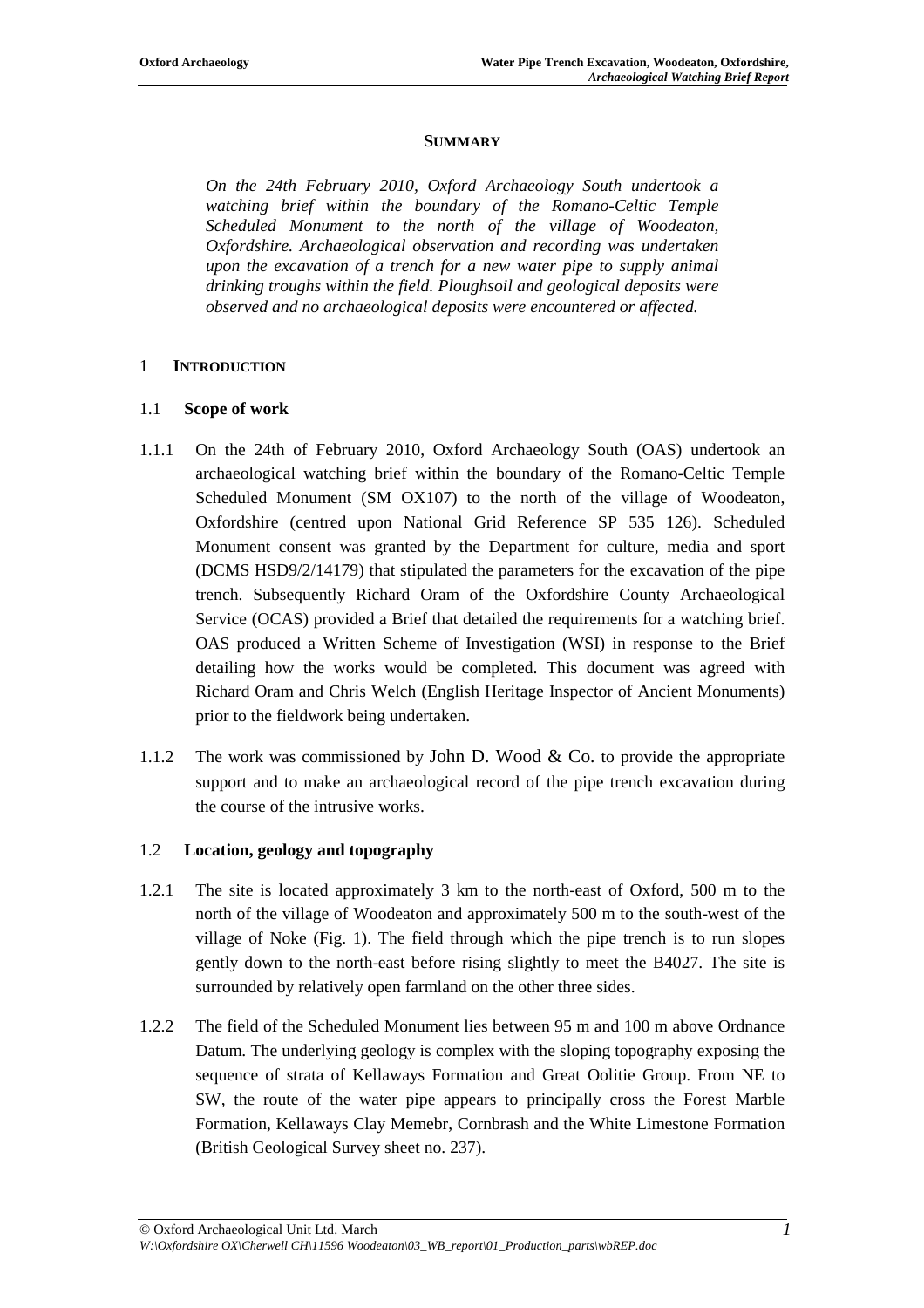## 1.3 **Archaeological and historical background**

- 1.3.1 The archaeological and historical background to the watching brief was prepared for the WSI and is reproduced below.
- 1.3.2 The scheduled site (SM OX107) contains the remains of a first century Roman temple, reconstructed in the second century and enclosed by a rectangular temenos. A geophysical survey has confirmed the plan of the temple and located a circular building outside the temenos and a further, possibly rectangular building, was also identified to the south. Numerous Romano-British finds including votive objects have been recorded from the site. The site was the subject of a field walking survey, carried out at the request of the owners, which identified three phases of activity; early prehistoric, as indicated by a thin scatter of worked flints, later prehistoric, as indicated by late Bronze Age and early Iron Age pottery, and Roman by widely distributed pottery with detectable concentrations. The late prehistoric and Romano-British remains extend east beyond the boundary of the Scheduled Monument.
- 1.3.3 OAS (Formerly as Oxford Archaeological Unit) has previously excavated 13 trenches across the site which revealed dense early Iron Age occupation at the northern end of the assessment area which diminishes to the south/south-west. The features observed comprised postholes, pits and gullies which were relatively well preserved.
- 1.3.4 The Roman temple is set within a broader area of archaeological potential with a Roman Villa (SM 28136) located only 600 m to the north near Islip along with an accompanying field system as recorded on aerial photographs PRN 11609). A discovery of Roman pottery and building material 350 m north of the temple also suggests that further buildings of this date in the immediate vicinity of the temple complex (PRN 11632).
- 1.3.5 Numerous occurrences of prehistoric lithics in the area have also been recorded (PRN 11631, 14354 and 14359) which include Mesolithic material.

## 2 **PROJECT AIMS AND METHODOLOGY**

## 2.1 **Aims**

- 2.1.1 To identify and record the presence or absence, extent, condition, quality and date of archaeological remains in the areas affected by the development.
- 2.1.2 To preserve by record any archaeological features or deposits that may be disturbed or destroyed during the course of the groundworks.
- 2.1.3 To make available the results of the archaeological investigation.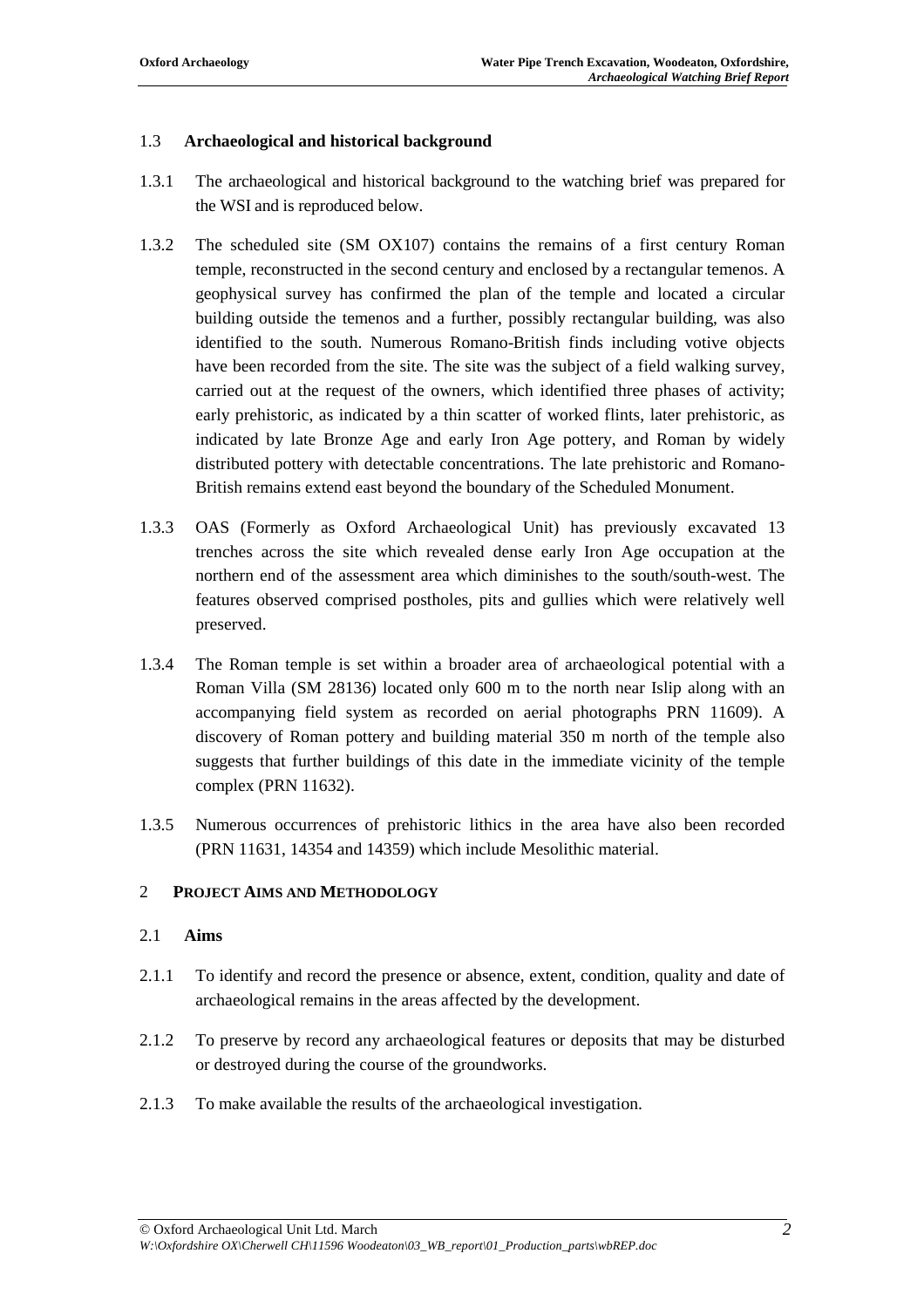## 2.2 **Methodology**

- 2.2.1 The trench was excavated by a wheeled trenching machine cutting a 0.2 m wide vertical sided trench (see front cover image). The sides and base of the trench were closely examined for archaeological evidence and the spoil was examined for artefactual remains. Due to the narrow trench width, all recording and observation was undertaken from the top of the trench.
- 2.2.2 A plan showing the extent of the excavations and the location of the recorded sections was maintained at a scale of 1:1000 (Fig. 2). The sections were drawn at a scale of 1:20. The pipe trench and sections were photographed using colour digital photography and black and white print film. A general photographic record of the work was also made. Recording followed procedures detailed in the *OA Field Manual* (ed. D Wilkinson, 1992).

## 3 **RESULTS**

## 3.1 **Description of deposits**

3.1.1 No archaeological deposits were encountered along the route of the pipe trench. The current ploughsoil (1) was recorded as being between 0.2 m and 0.3 m thick and overlay the surface of varied geological deposits. These are described by the location of each recorded section (see Figs 2 and 2).

## **Section 1**

3.1.2 The underlying natural geology, a red-brown silty sand clay (2) was encountered at a depth of 0.3 m below ground level. This was overlain by a layer of dark brown clayey ploughsoil containing numerous small sub-angular fragments of limestone (1).

## **Section 2**

3.1.3 A layer of stiff yellow-brown clay (3) was observed at a depth of 0.2 m below ground level. This deposit sloped down to the north where it was overlain by the northern extent of layer 2. Ploughsoil layer 1 overlay deposits 2 and 3.

## **Section 3**

3.1.4 Clay deposit (3) was encountered at a depth of 0.2 m below ground level. Ploughsoil layer 1 overlay deposit 3.

## **Section 4**

3.1.5 A layer of sub angular limestone fragments contained within a grey-brown silt clay (4) was recorded overlain by the edge of layer 3. Ploughsoil layer (1) overlay both deposits.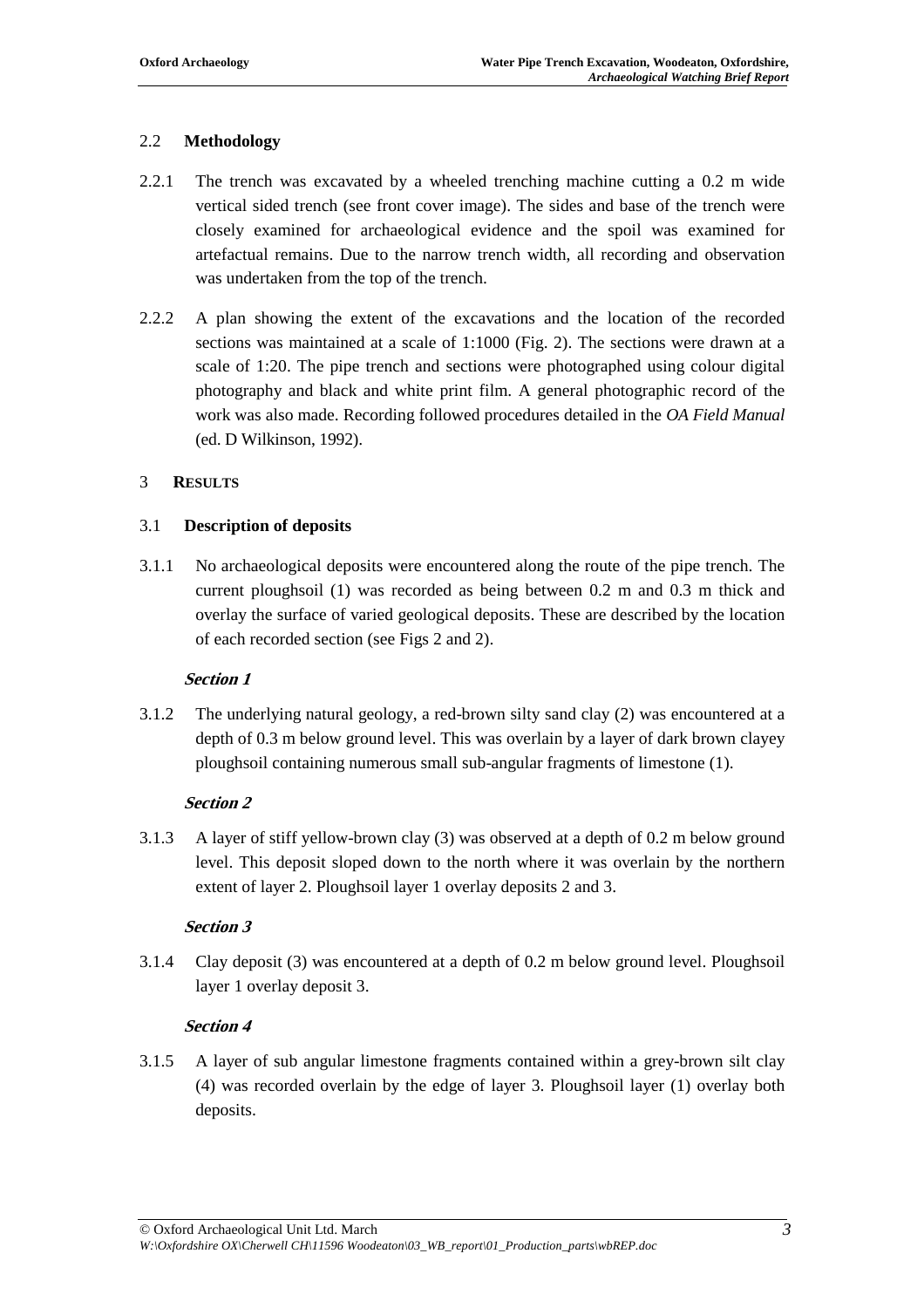## **Section 5**

3.1.6 Layer 4 was overlaid by a deposit of dark red-brown silt clay containing small fragments of abraded limestone (5). The overlying ploughsoil layer was 0.2 m deep.

## 3.2 **Finds**

3.2.1 Two fragments of abraded Romano-British pottery were recovered from the ploughsoil during the course of the watching brief. One fragment is of colour-coated Oxford ware dated to the 3rd century and the second a fragment of Oxford reduced ware dated from the 1st-3rd century.

## 4 **DISCUSSION AND CONCLUSIONS**

- 4.1.1 No evidence for activity either in the form of truncated features or finds clusters were observed during the course of the watching brief. The excavation of the trench was very clean with all the context boundaries being clearly defined both within the sides and base of the trench, suggesting that it was unlikely that such features would have remained unobserved if present.
- 4.1.2 The two fragments of Roman pottery that were recovered both derived from the ploughsoil and, as such, do not hold any particular significance. Finds scatters within the ploughsoil across the scheduled monument area are well known and widely distributed.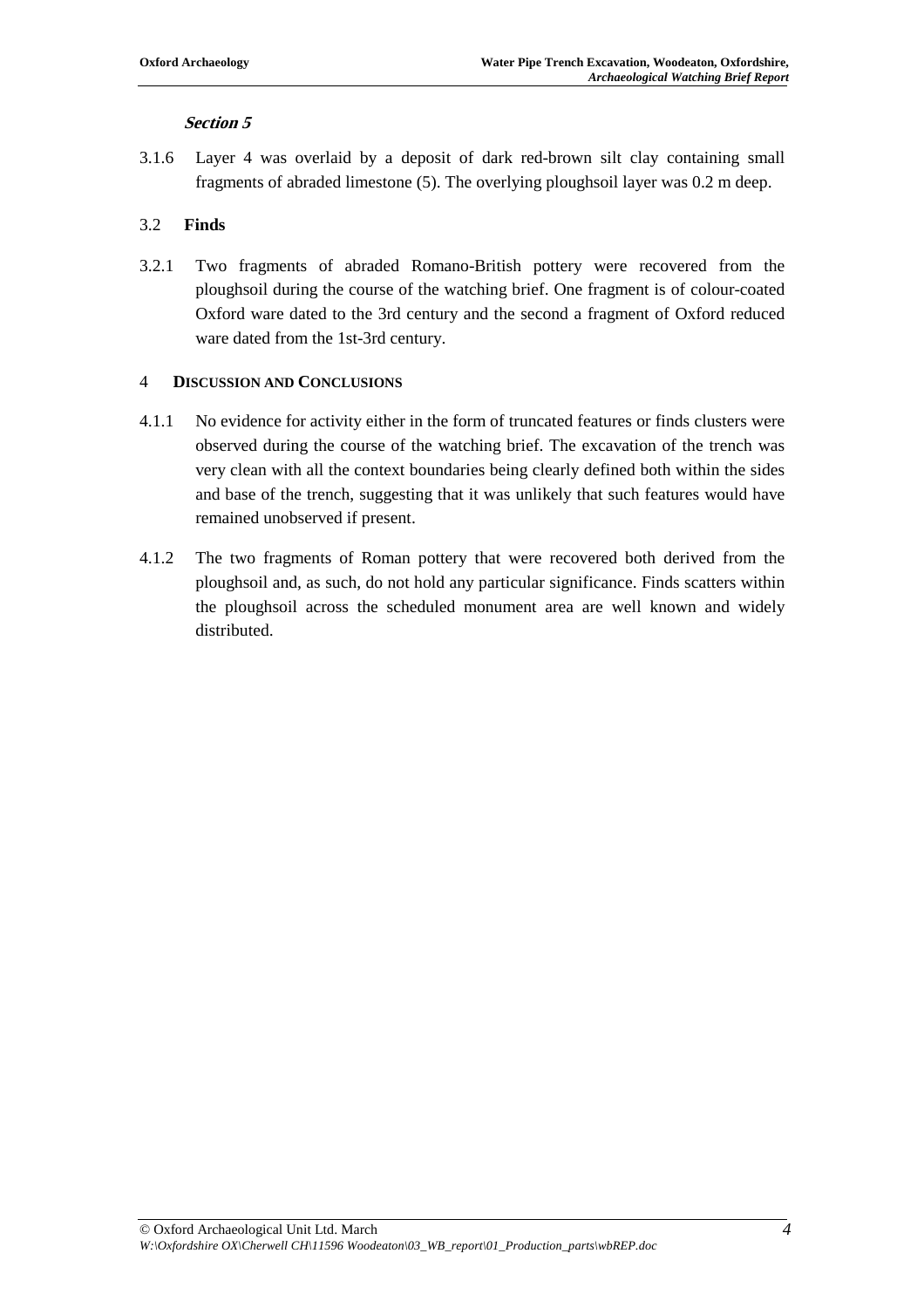#### **APPENDICES**

| <b>Context</b> | <b>Type</b> | Depth              | <b>Comments</b>         | Finds               | Date  |
|----------------|-------------|--------------------|-------------------------|---------------------|-------|
|                | Layer       | $0.2 m - 0.3$<br>m | Modern ploughsoil       | Plastic.<br>pottery | C20th |
| 2              | Layer       |                    | Sandy clay              | -                   |       |
| 3              | Layer       |                    | Clay                    |                     |       |
| 4              | Layer       |                    | Silt/clay and Limestone |                     |       |
| 5              | Layer       |                    | Silt/clay and Limestone |                     |       |

## **APPENDIX 1 ARCHAEOLOGICAL CONTEXT INVENTORY**

## **APPENDIX 2 BIBLIOGRAPHY AND REFERENCES**

IFA, 2008 *Standards and Guidance for Archaeological Watching Briefs*

OA, 1992 *Field Manual* (ed. D. Wilkinson)

OA 2010 *Water Pipe Trench Excavation, Woodeaten, near Islip, Oxfordshire: Written Statement of Investigation*

OAU 1991 *Temple Hill Woodeaton, Oxfordshire: Archaeological Assessment*

OCAS 2010 *Proposed Works at Romano-British Temple, North of Woodeaton, Islip: Design Brief for an Archaeological Watching Brief*

## **APPENDIX 3 SUMMARY OF SITE DETAILS**

**Site name:** Excavation of a New Water Pipe Trench within the Romano-Celtic Temple Scheduled Monument at Woodeaton, Oxfordshire

**Site code:** WOODLA 10

**Grid reference:** Centred at SP 5354 1263

**Type of watching brief:** Machine excavation of a water pipe trench

**Date and duration of project:** 24th February 2010 (1 day)

**Area of site:** 14 hectares (Scheduled monument area)

**Summary of results:** The watching brief revealed modern ploughsoil directly overlying natural deposits. No archaeological deposits were encountered.

**Location of archive:** The archive is currently held at OA, Janus House, Osney Mead, Oxford, OX2 0ES, and will be deposited with Oxfordshire County Museums Service in due course.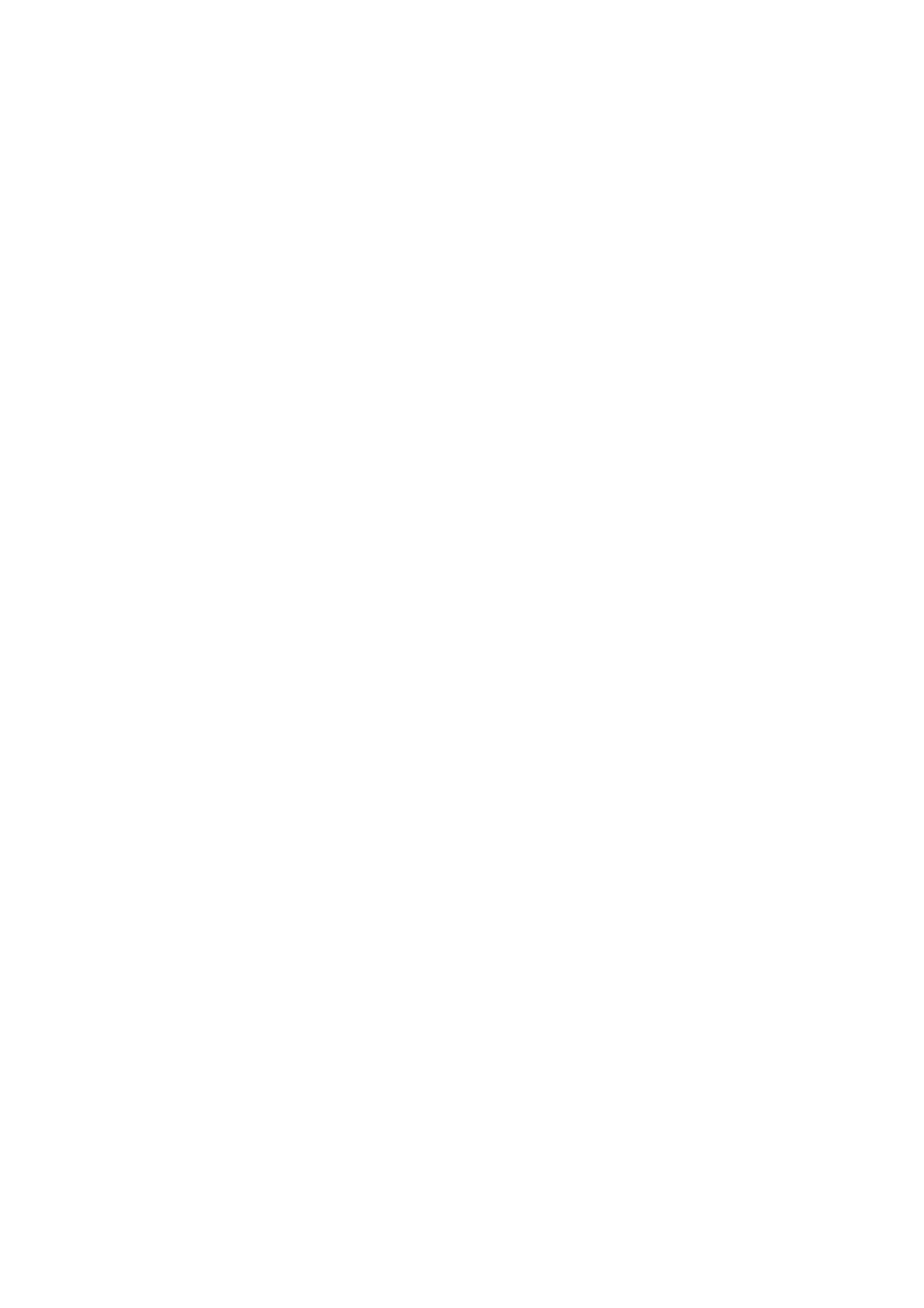

 $\Omega$ 



ency of Scharler Historical Critics magnety Collection Control of the Crown Copyright 1974. All rights reserved. Licence No. AL 100005569 Figure 1: Site location Reproduced from the Landranger 1:50,000 scale by permission of the Ordnance Survey on behalf of The Controller of Her Majesty's Stationery Office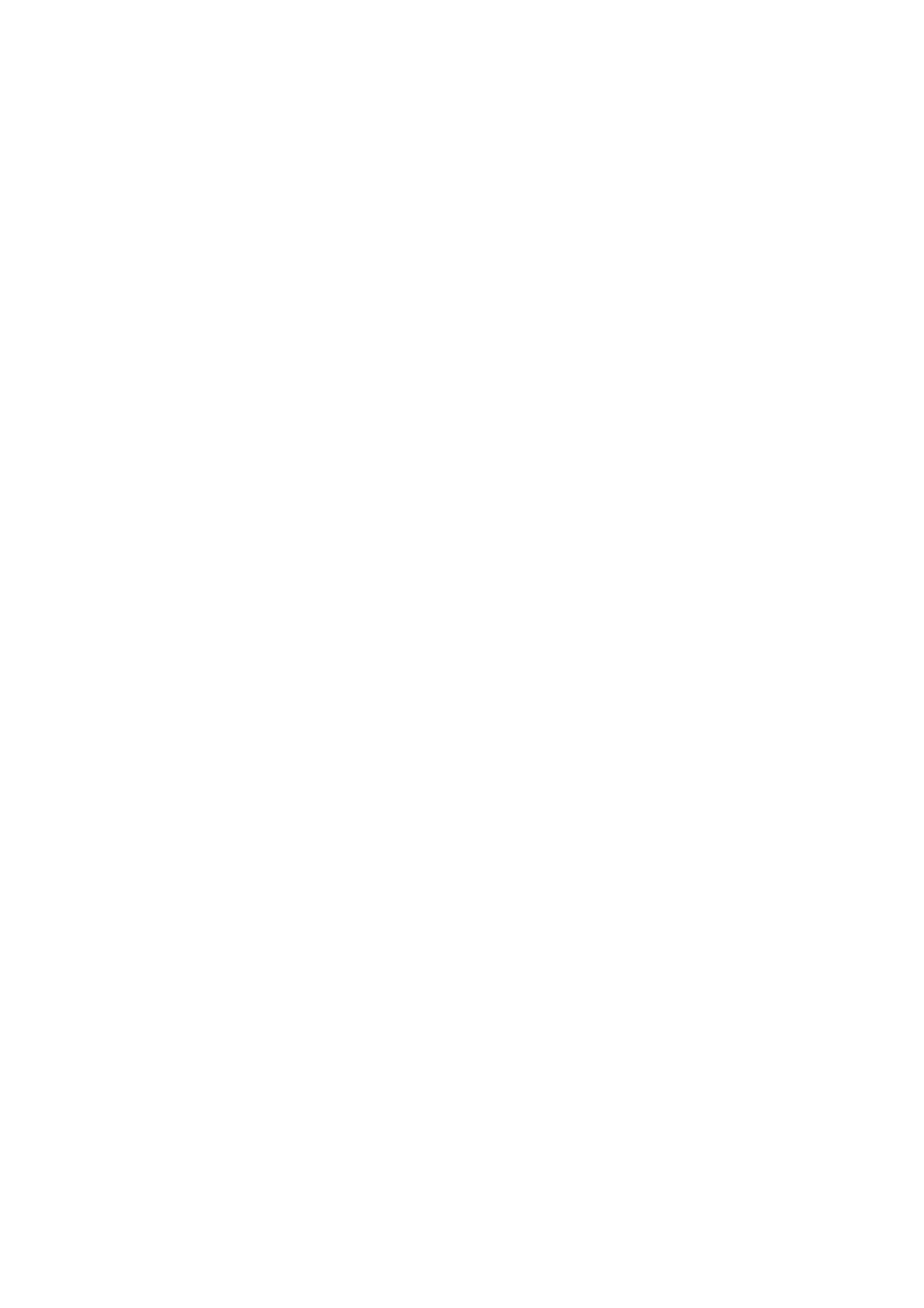

Figure 2: Site plan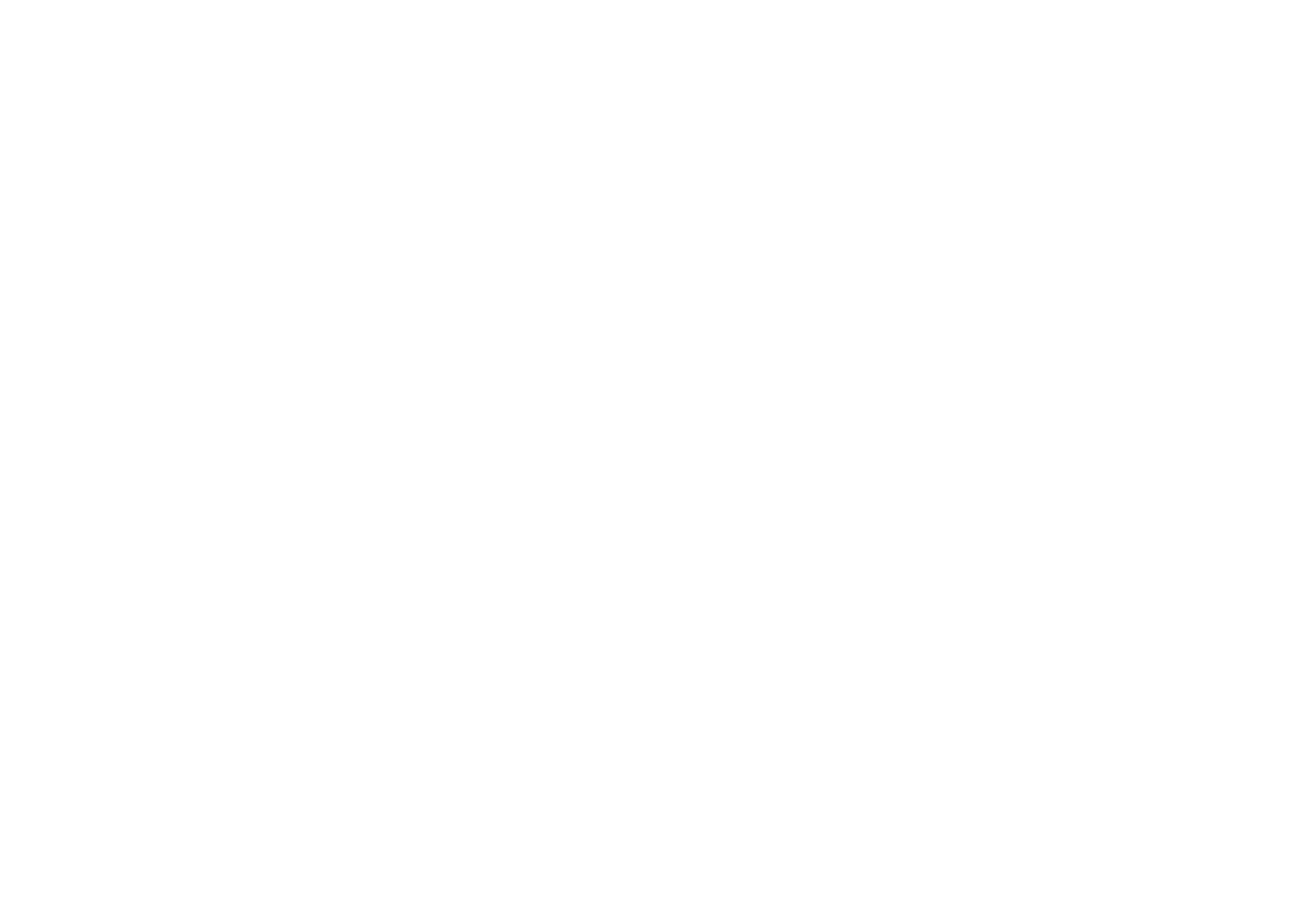